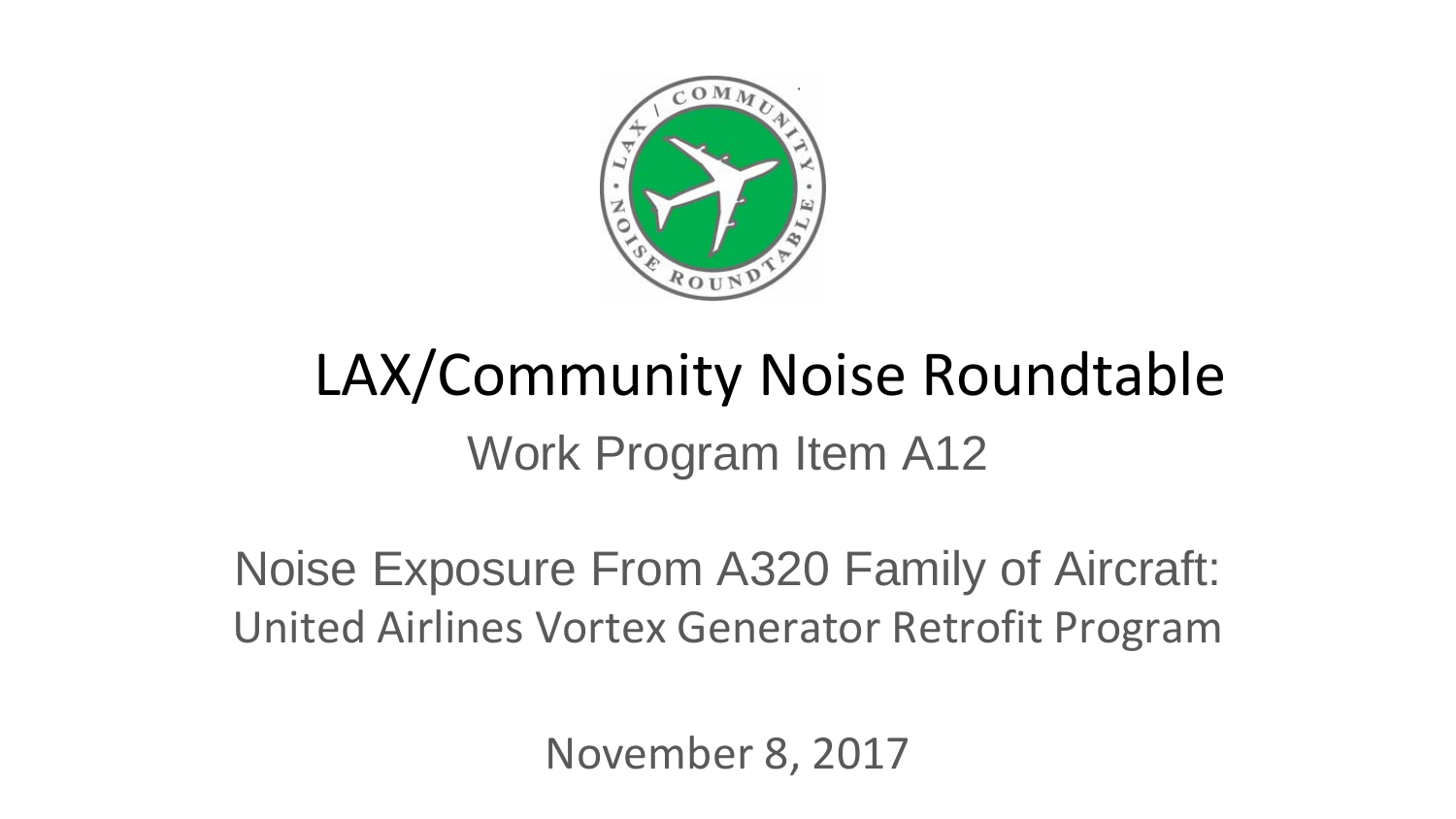## **What is a Vortex Generator and How Does it Reduce Noise?**



A Vortex Generator (VG) is a small metal device that disrupts the air flow over an opening in the wing of the A320 family of aircraft

- Installing VGs reduces a high-pitched tonal noise during the approach phase of flight by 2 to 6 decibels
- Many new A-320 aircraft manufactured after March 2014 are equipped with the VGs
- A-320 aircraft manufactured before March 2014 are not equipped with VGs, but can be retrofitted



Photo Credit: Lufthansa

• In 2014, LAWA identified the airlines that operate the A-320 family of aircraft at LAX and quantified the number of historic operations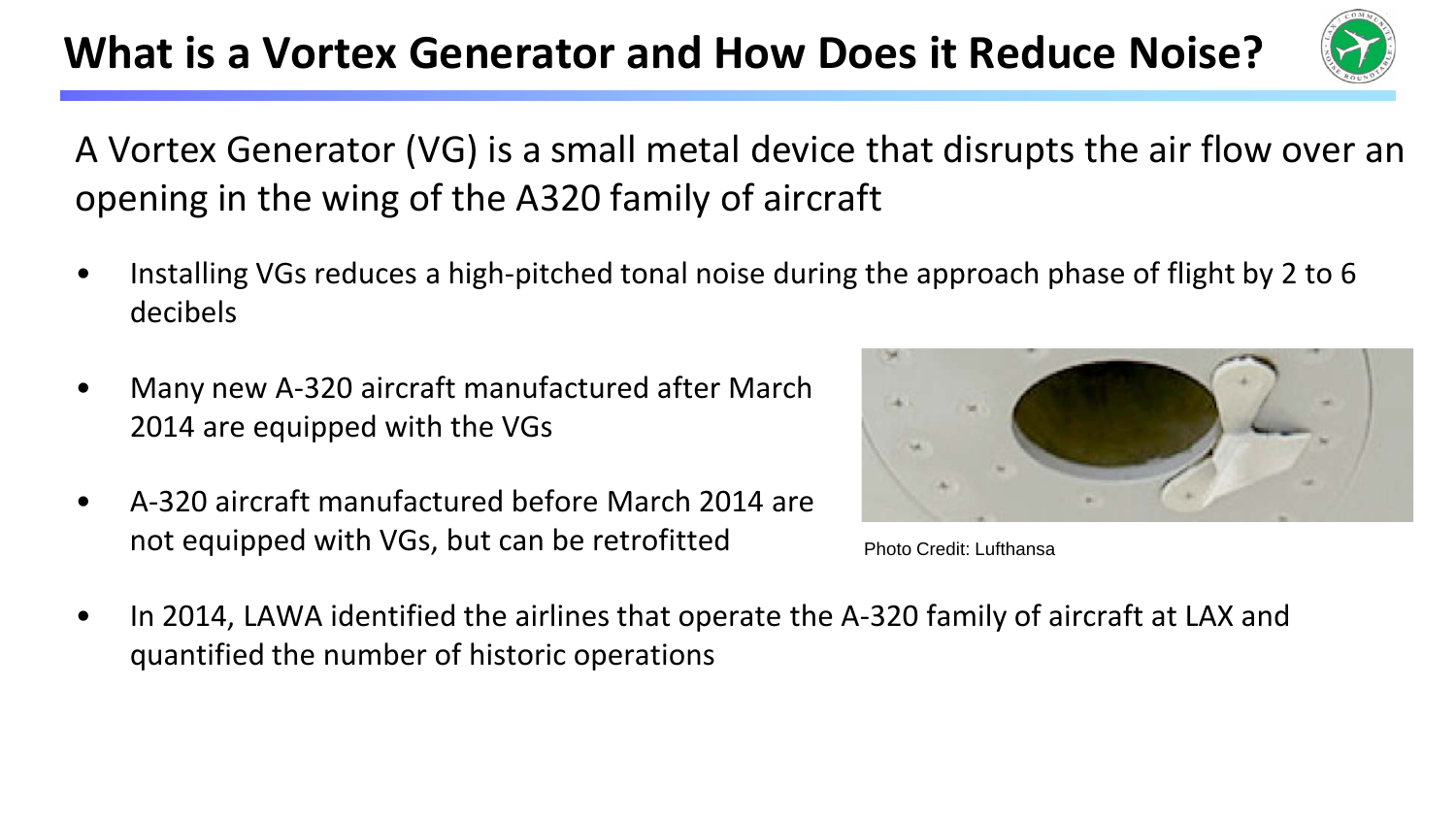# **What is a Vortex Generator and How Does it Reduce Noise?**





The VG, shown here mounted upstream of a circular opening used to equalize the pressure in wing fuel tanks, reduces the whistling noise produced by the Airbus 320 family of aircraft.

Photo Credit: Lufthansa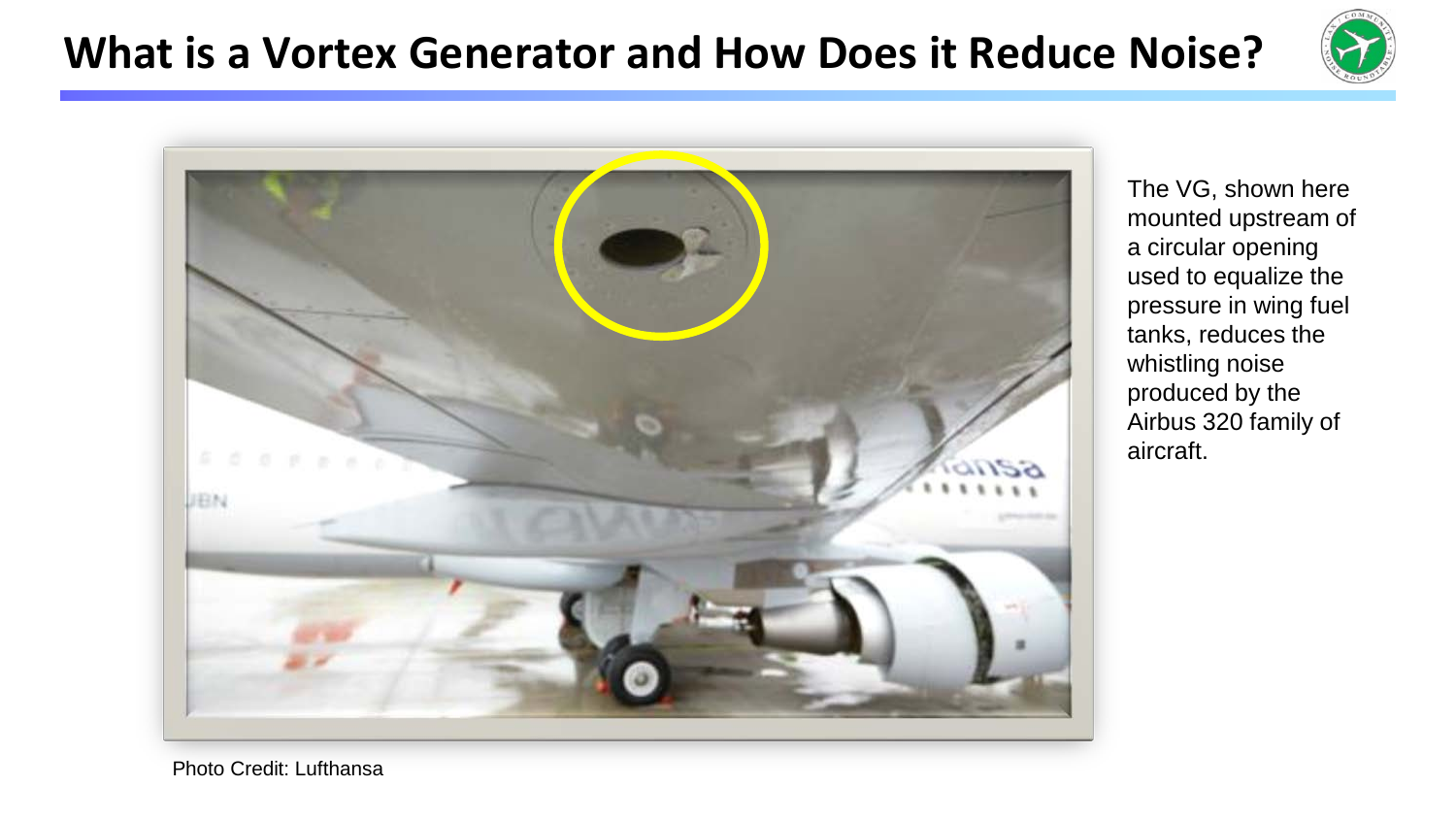

| <b>Time Period</b> | <b>Total Arrivals</b> | A318-A321<br><b>Arrivals</b> | A318-A321<br>Arrivals (%) |
|--------------------|-----------------------|------------------------------|---------------------------|
| August 2010        | 24,864                | 3,808                        | 15.3                      |
| August 2012        | 26.599                | 4.132                        | 15.5                      |
| August 2014        | 28.074                | 4.883                        | 174                       |

| August 2014 |                                           |                              |                                 |                                 |                                      |  |  |
|-------------|-------------------------------------------|------------------------------|---------------------------------|---------------------------------|--------------------------------------|--|--|
| Airline ID  | <b>Airline</b>                            | A318-A321<br><b>Arrivals</b> | <b>Total</b><br><b>Arrivals</b> | % of Airline<br><b>Arrivals</b> | Size of<br>A318-A321<br><b>Fleet</b> |  |  |
| <b>VRD</b>  | Virgin America*                           | 1200                         | 1200                            | 100%                            | 53                                   |  |  |
| <b>UAL</b>  | United                                    | 821                          | 3318                            | 25%                             | 152                                  |  |  |
| <b>AWE</b>  | US Airways+                               | 560                          | 564                             | 99%                             | 265                                  |  |  |
| AAL         | American                                  | 447                          | 3045                            | 15%                             | 49                                   |  |  |
| UAL         | $D$ elta                                  | $\overline{301}$             | 2004                            | 1070                            | 120                                  |  |  |
| JBU         | <b>JetBlue</b>                            | 311                          | 311                             | 100%                            | 135                                  |  |  |
| <b>NKS</b>  | Spirit                                    | 279                          | 279                             | 100%                            | 61                                   |  |  |
| <b>ACA</b>  | Air Canada                                | 243                          | 259                             | 94%                             | 70                                   |  |  |
| <b>ROU</b>  | Air Canada<br>Rouge                       | 186                          | 186                             | 100%                            | 20                                   |  |  |
| VOI         | Volaris                                   | 181                          | 181                             | 100%                            | 51                                   |  |  |
| <b>FFT</b>  | Frontier                                  | 123                          | 123                             | 100%                            | 55                                   |  |  |
| TAI         | Таса<br>International                     | 106                          | 106                             | 100%                            | 43                                   |  |  |
| <b>LRC</b>  | Lineas Aeras<br>Costarricenses<br>(LACSA) | 31                           | 31                              | 100%                            | 15                                   |  |  |
| AAY         | Alegiant Air                              | 9                            | 210                             | 4%                              | 11                                   |  |  |
| GA          | <b>General Aviation</b>                   | 5                            | 745                             | 1%                              |                                      |  |  |

In August 2014, 17% of LAX arrivals consisted of A318-A321 aircraft.

15 airlines make up those A318- A321 arrivals, and 80% of these arrivals were by four airlines.

In some cases, an airline's entire fleet consists of A320 aircraft.

\*Virgin America merged with Alaska Airlines in 2016

+US Airways merged with American Airlines in 2015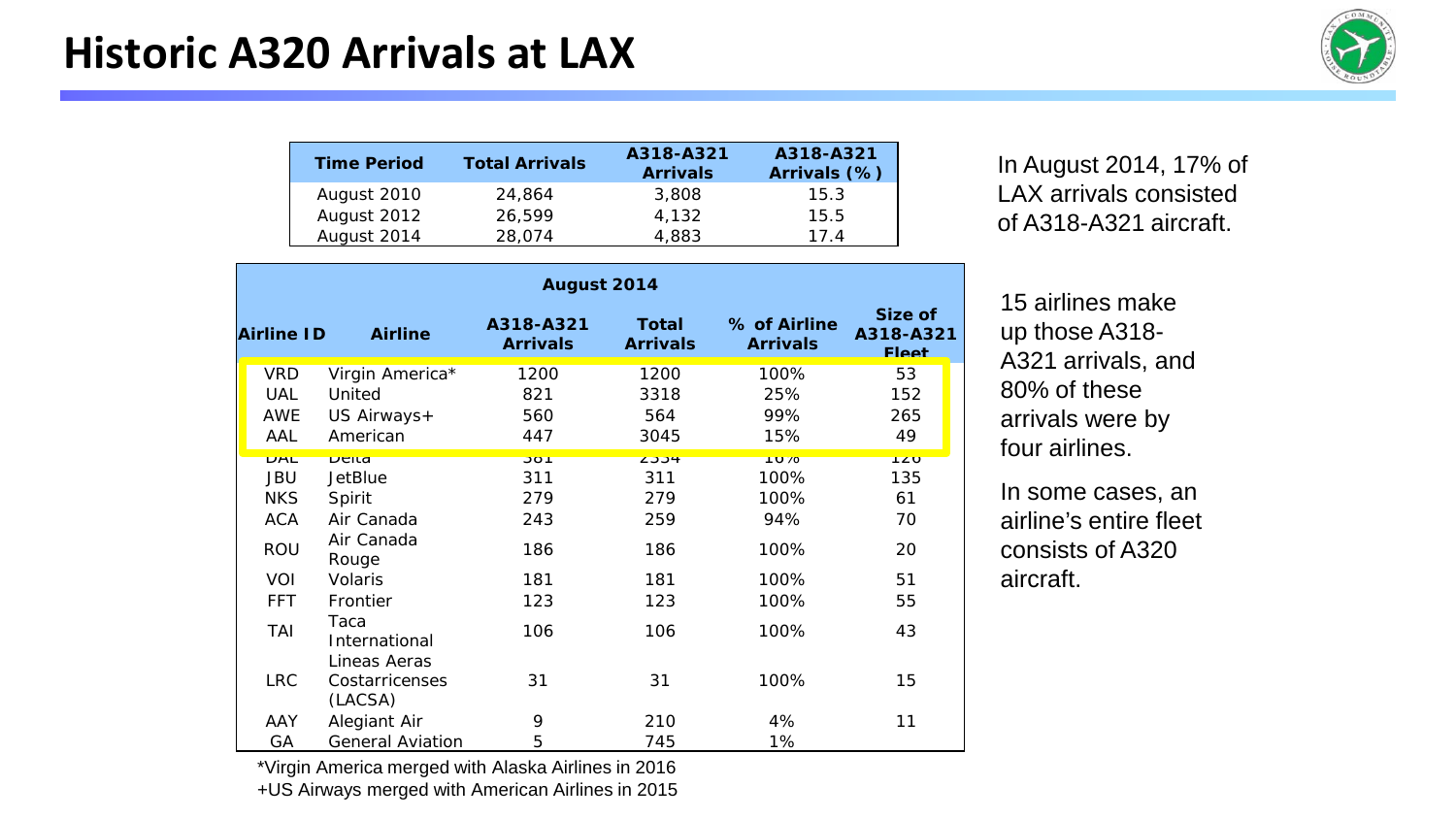#### **The United Airlines VG Retrofit Program**



LAWA and the LAX Roundtable considered several options for encouraging the A-320 operators to retrofit their aircraft

- The Roundtable encouraged LAWA to pursue discussions with United Airlines, which had already been considering whether to install the VGs on its aircraft
- LAWA Executive Director Deborah Ale Flint sent a letter to United Airlines requesting that it voluntarily install the VGs on its aircraft
- Based on LAWA's and San Francisco International Airport's written request, United decided to undertake a VG retrofit program on it fleet of A319 and A320 aircraft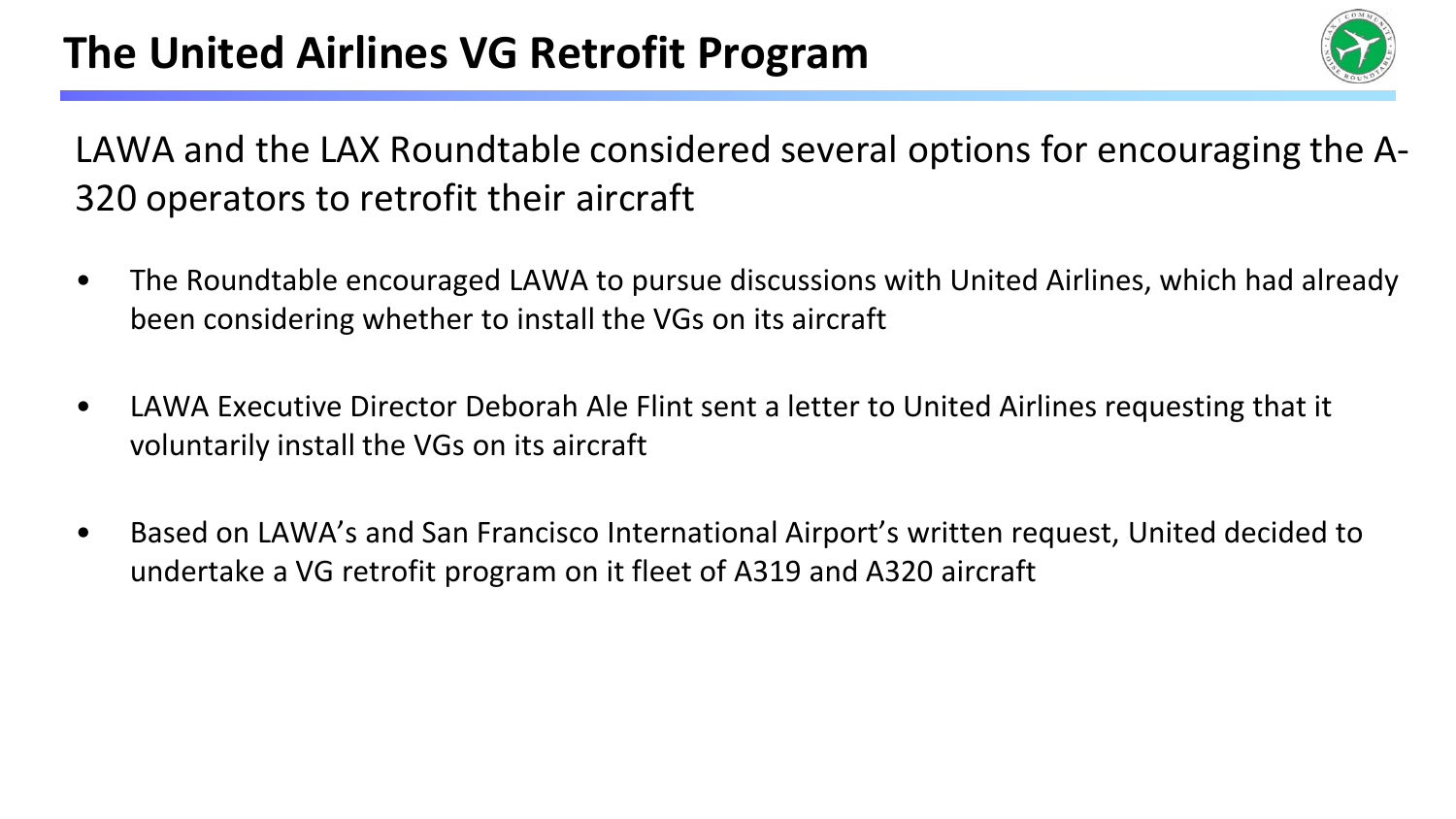## The United Airlines VG Retrofit Program (cont.)



United Airlines had intended to give a presentation on their VG retrofit program this evening, but were unable to attend due to a schedule conflict. United provided the following text to share with the LAX Roundtable:

- United works in partnership with the Federal Aviation Administration, international air navigation service providers and our airport partners to improve the noise levels around our airports. However, our most important noise-reduction initiative is investing billions of dollars in new, quieter, more fuel efficient aircraft.
- Additionally, in 2017, United began installing vortex generators on its Airbus 319/320 fleet to reduce the unique whistling sound that occurs at slower speeds on arrival due to the wing design.
- The VG retrofit program includes over 150 aircraft and will extend over several years.



• The modification is being accomplished during scheduled heavy maintenance checks due to the requirement to drain the fuel tanks to complete the VG installation. Photo Credit: United Airlines

https://www.united.com/web/en-US/content/company/globalcitizenship/environment/fuel-efficiency-and-carbon-footprint.aspx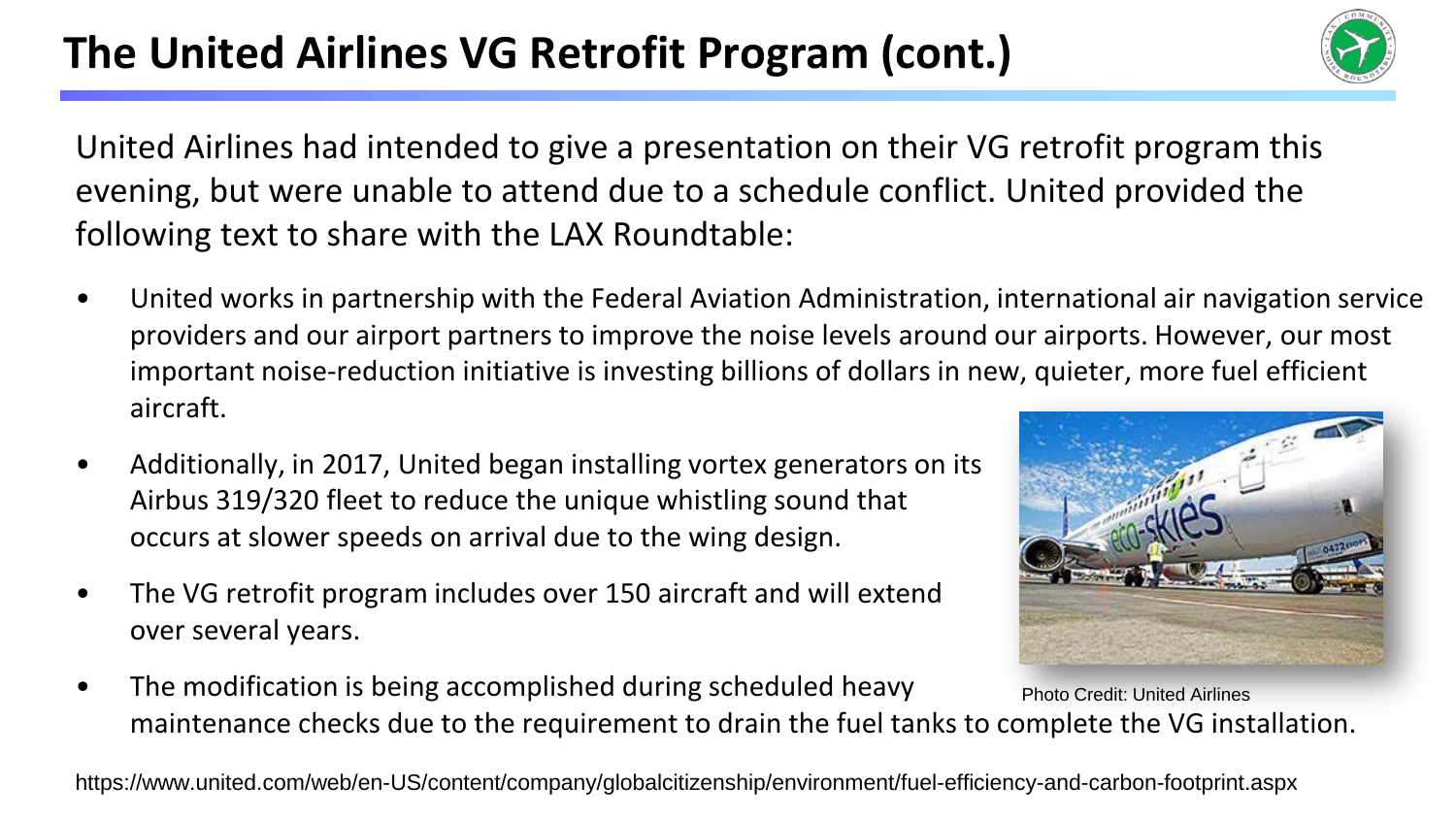#### The United Airlines VG Retrofit Program (cont.)



- United's first VG retrofit was completed in mid-August 2017
- United expects to complete approximately 12 additional aircraft by the end of 2017
- The VG retrofits are expected to continue at a rate of about 2-3 aircraft per month into the future
- The VG retrofit schedule is totally dependent on the heavy maintenance requirements of each aircraft and are accomplished at SFO and other maintenance facilities around United's system
- The aircraft are out of service for an extended period to accomplish all of the required maintenance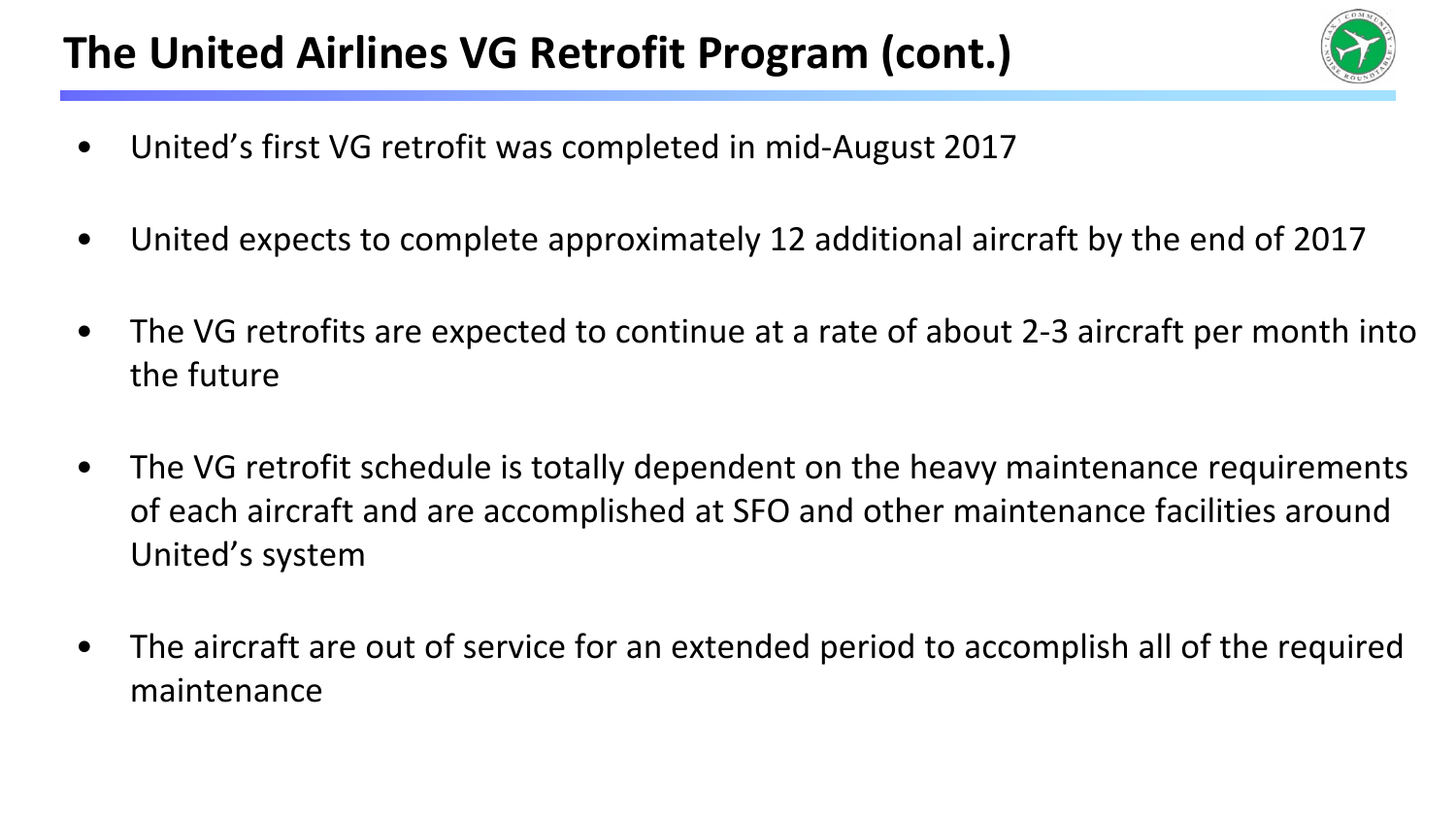

In addition to United Airlines, the San Francisco International Airport Airport/Community Roundtable (SFO ACRT) requested several airlines operating A-320 aircraft at SFO to voluntarily retrofit their aircraft with VGs including Virgin America and jetBlue

- Virgin America was considering SFO ACRT's request at the time the Alaska Airlines acquisition was in process
- As of this date, Virgin America has not committed to undertaking a VG retrofit program
	- In August 2014, Virgin America had the highest amount of A-320 arrivals at LAX
- jetBlue indicated to the SFO ACRT that while its A320s manufactured after March 2014 have VGs, the airline would not commit to retrofitting its older A-320s

**Given the positive results from LAWA's outreach to United Airlines, LAWA is in the process of making similar requests of other airlines that operate the A320 family of aircraft at LAX**